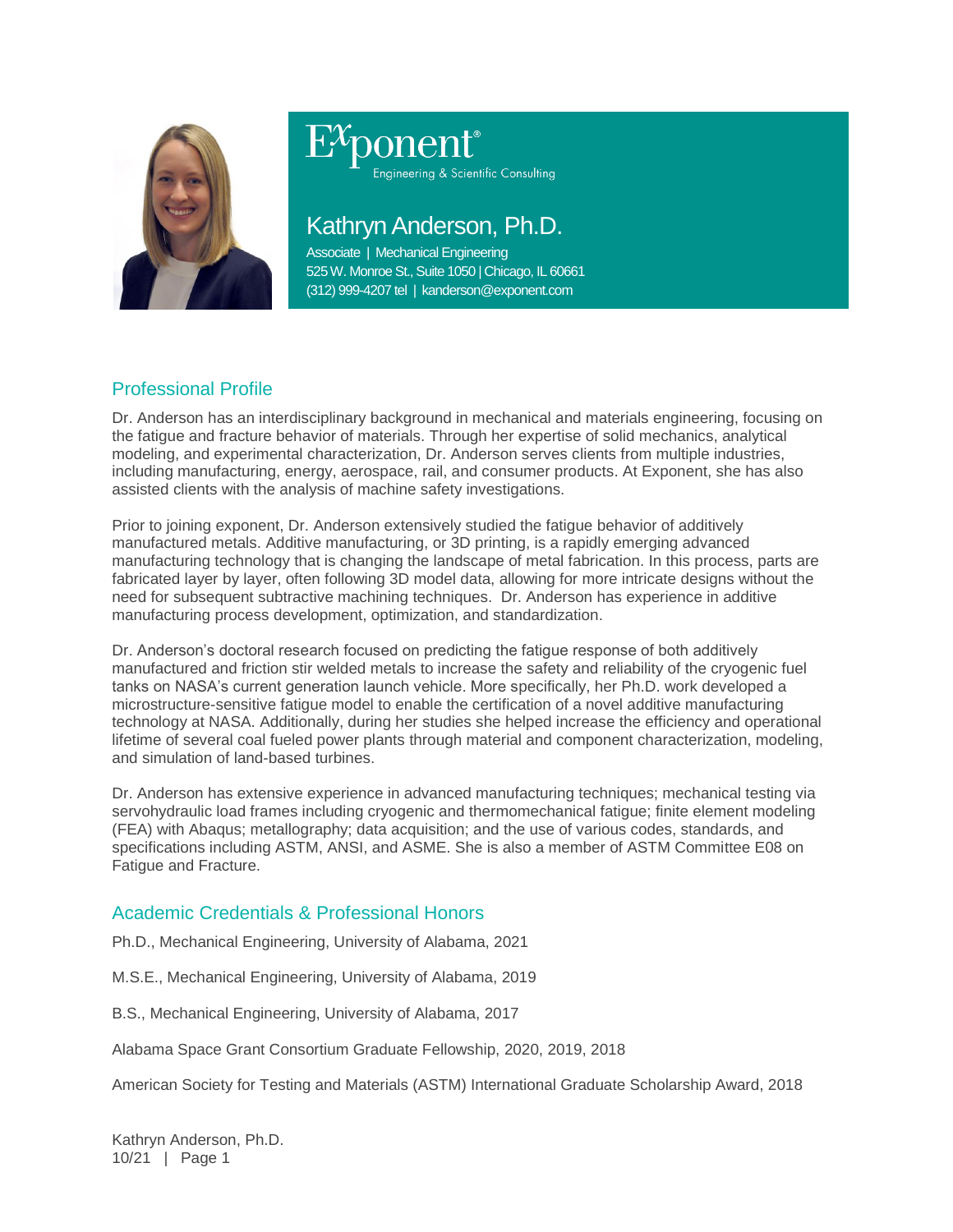American Society for Testing and Materials (ASTM) Committee E08 Student Presentation Award, 2018

Pi Tau Sigma Engineering Honor Society, 2016

#### Prior Experience

Advanced Manufacturing Research Associate, Southern Research Institute, 2020-2021.

Mechanical Testing Intern, Jacobs under the direction of NASA Marshall, 2018.

#### Professional Affiliations

American Society for Testing and Materials (ASTM)

American Society of Mechanical Engineers (ASME)

Society of Woman Engineers (SWE)

#### **Publications**

Anderson-Wedge K, Barlow JZ, Daniewicz SR. Fatigue crack growth resistance of additive friction stir deposited AA6061. International Journal of Fatigue, under review.

Anderson K. SLS Production Friction Stir Plugs by Additive Friction Stir Deposition AA2219. Ph.D. Dissertation, University of Alabama, 2021.

Anderson-Wedge K, Avery D, Daniewicz SR, Allison P, Sowards J, Jordon B, Amaro R. Characterization of the fatigue behavior of additive friction stir deposition AA2219. International Journal of Fatigue, 2021 January; 142.

Anderson-Wedge K, Stubblefield G, Zhu N, Burford E, Long B, Daniewicz SR, Allison P, Sowards J, Rodriguez O, Amaro RL. Characterization of the Evolution of 2219-T87 Aluminum as a Function of the Friction Stir Welding Process. International Journal of Fatigue, 2021 January; 142.

Anderson K. Characterization of the Evolution of 2219-T87 Aluminum as a Function of the Friction Stir Welding Process. Master's Thesis, University of Alabama, 2019.

Anderson K and Daniewicz SR. Statistical Analysis of the Influence of Inclusion Levels on Fatigue Life Using a Gumbel Distribution. International Journal of Fatigue, 2018 July; 112:78-83.

Cauthen C, Anderson K, Avery D, Baker A, Daniewicz SR, Jordon J. Fatigue crack nucleation and microstructurally small crack growth mechanisms in high strength aluminum alloys. International Journal of Fatigue, 2020 November, 140

Nezhadfar P, Anderson-Wedge K, Daniewicz SR, Phan N, Shao S, Shamsaei N. Improved high cycle fatigue performance of additively manufactured 17-4 PH stainless steel via in-process refining micro- /defect-structure. Additive Manufacturing, 2020. 36.

Nezhadfar P, Burford E, Anderson-Wedge K, Zhang B, Shao S, Daniewicz SR, Shamsaei N. Fatigue crack growth behavior of additively manufactured 17-4 PH stainless steel: Effects of build orientation and microstructure. International Journal of Fatigue, 2019. 123:168-179.

#### **Presentations**

Kathryn Anderson, Ph.D. 10/21 | Page 2